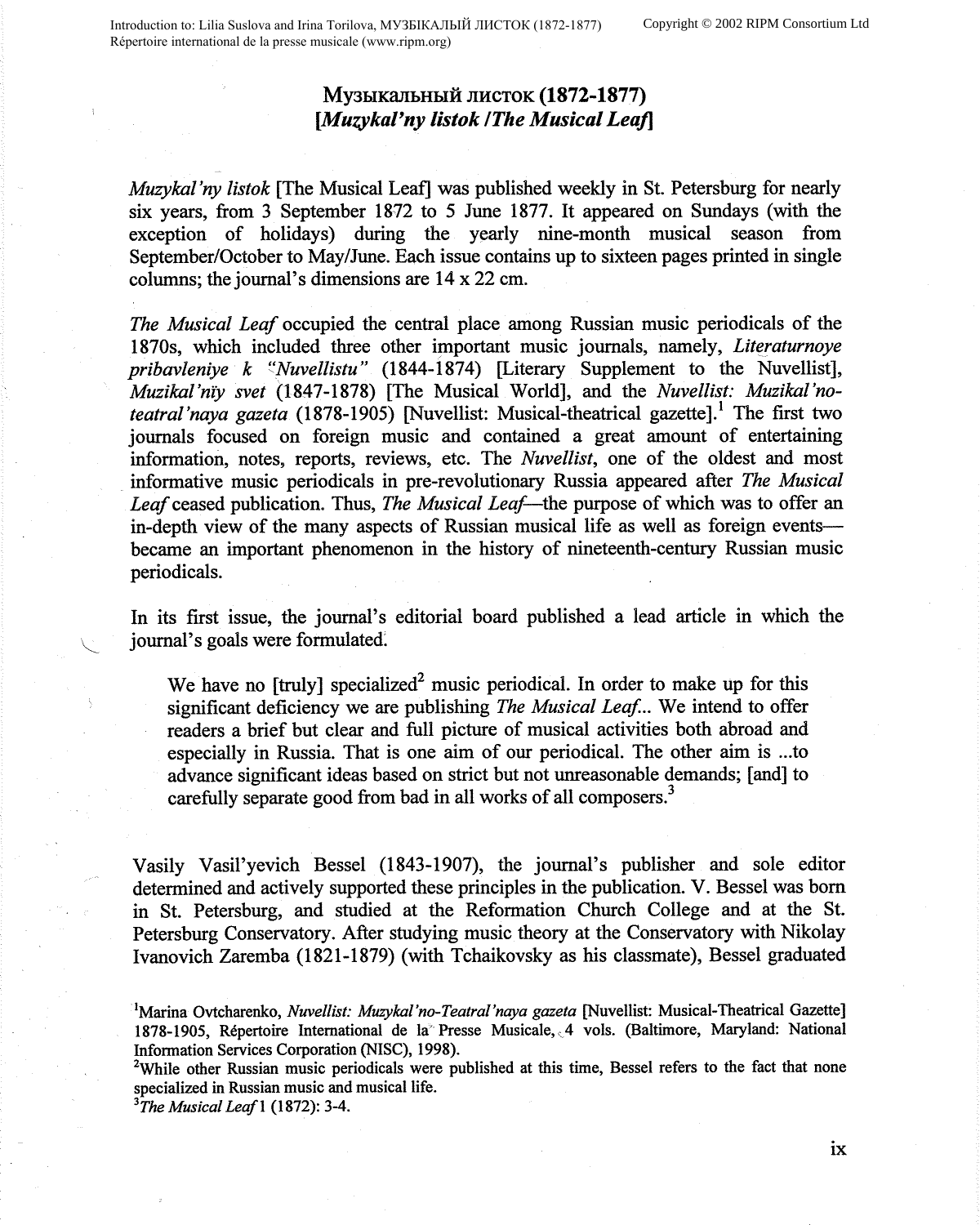## *The Musical Leaf*

in 1865. At the age of twenty-six, in 1869, Bessel, with his younger brother Ivan Vasil'yevich opened a music shop in St. Petersburg which expanded into the thriving publishing firm "V. Bessel and Co." with it own printing house.<sup>4</sup>

An important enlightened center of Russian musical life, Bessel's firm published works by prominent Russian composers, notably Tchaikovsky, A. Rubinstein, Dargomyzhsky and the members of the New Russian Musical School-Musorgsky, Rimsky-Korsakov, Cui, Balakirev, and Borodin. While showing preference for Tchaikovsky and A. Rubinstein in the 1870s, Bessel, at the beginning of the 1880s, began to promote the New Russian School, particularly in his second journal, *The Musical Review* **(1885-1888). <sup>5</sup>**

*The Musical Leaf* reflects the wide-ranging interests of its principal editor. Its articles are objective and the subjects treated are selected in an impartial manner. Most of them deal with music by Russian and foreign composers, and with musical life both at home and abroad.

The first issue of the journal is organized into five parts; the content of each is described by the editorial board in the following manner.

 $(1)$  Theoretical, historical and biographical articles;  $(2)$  reviews and criticism of concerts, opera productions, conservatory evenings, lectures on music, etc.; (3) bibliography: treating all music printed abroad and especially in Russia; (4) notices and news relating to current national and foreign musical events: obituaries, performances, conservatories, music schools, performers, etc.; (5) announcements concerning both Russian and foreign musical life, including musical bibliography and commercial issues, concerts, meetings, lectures, notices of conservatory exams, etc.<sup>6</sup>

The journal's regular rubrics reflect the proposed content. As a rule, lead articles open each number and focus, as outlined in the proposed model, on theoretical and historical issues as well as biographical studies. Of these, the following merit particular mention: Serov's letters; the majority of the articles by critic Herman Laroche ("Historical Method of Teaching Music Theory," "About What is Right in Music," "Fetis *pere* as Music Historian"); those by the famous violoncellist Karl Yul'yevich Davydov ("Some Effects Following from the Violoncello's Fifth Pitch System"); and by the critic A. S. Famintsyn ("About the Chorus in Opera"); as well as the articles by V. Bessel, V. A. Chechott, and N. F. Solov'yov. Some lead articles are translations of works by foreign authors. Of

*6 The Musical Leafl* (1872): 2.

<sup>4</sup> Established in 1871 the firm's printing house had very high technical standards. The editions published by Bessel's firm received awards at two world exhibitions (Vienna, 1873 and Milan, 1876).

<sup>5</sup> Lilia Suslova and Irina Torilova, *Muzykal'noye obozreniye* [The Musical Review] 1885-1888, Repertoire International de la Presse Musicale, 2 Vols. (Baltimore, Maryland: National Information Services Corporation (NISC), 1998).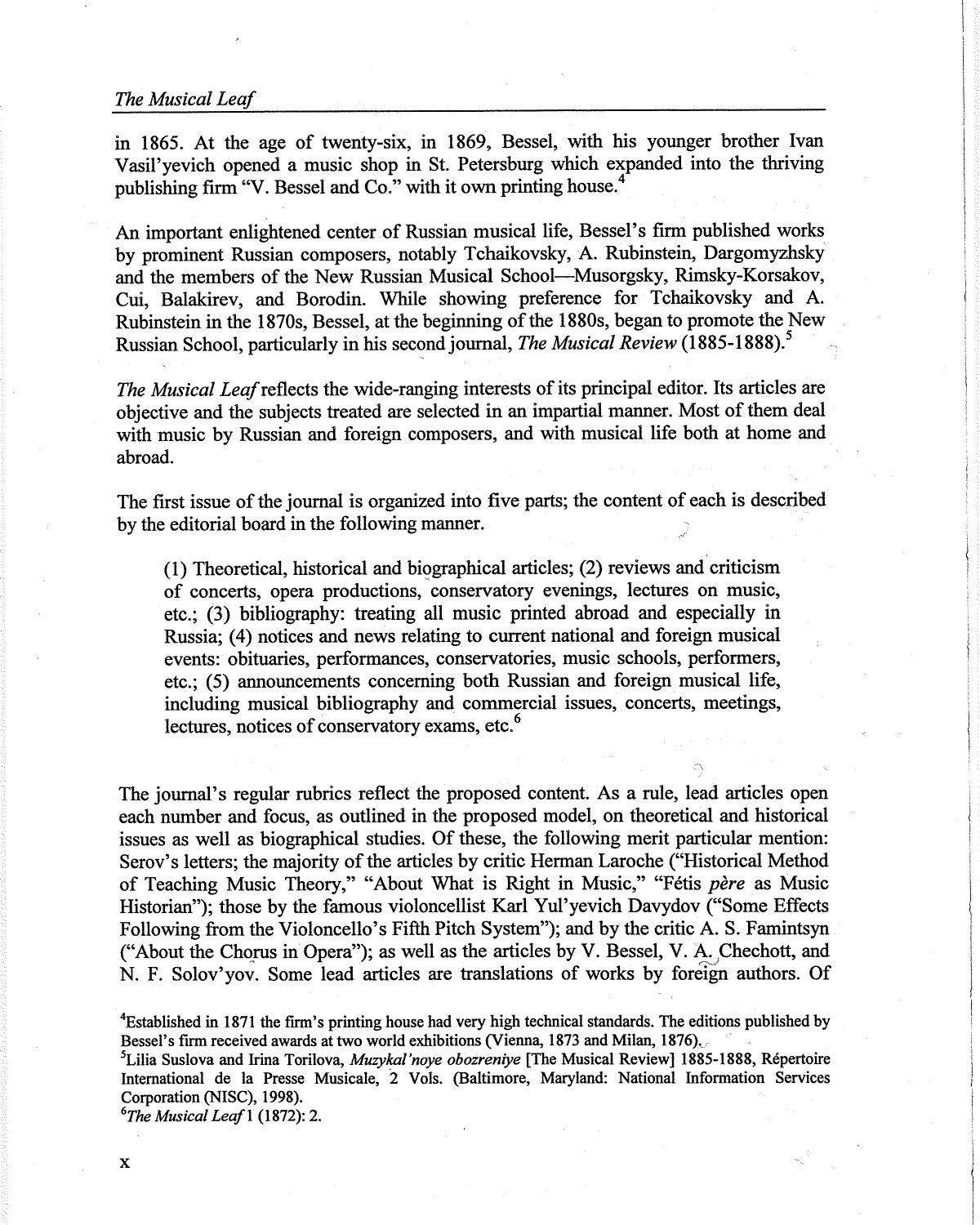particular interest are those by Richard Pohl ("Development and Purpose of Opera"), Richard Wagner (''Notes of the Structure of Modem German Opera"), and Edward Hanslick, ("Modem Opera"). Extensive reviews devoted to the remarkable opera productions at the Mariinsky Theatre in St. Petersburg, to works performed at the Court Opera Theatre in Vienna, and, to premieres in Bayreuth, were also published as lead articles.

The second priority of the journal, namely, reviews and criticism, is found mainly under two rubrics, "Chronicle" and "Correspondence." The "Chronicle" includes reviews of various musical and theatrical activities in St. Petersburg, such as the concert series of the Russian Musical Society (symphonic and quartet meetings), and the Russian and Italian opera productions at the Imperial Theatres. In the 14 October 1873 issue (the first of the second year) the column titled "Chronicle" changed to "Petersburg Chronicle." From 14 October 1873 until January 1876 Famintsyn was responsible for these columns. In 1877 M. Ivanov assumed responsibility for the "Petersburg Chronicle." The "Correspondence" column contains reports of musical life-and particularly about the concerts of the branches of the Russian Music Society--as well as reviews of theatrical productions both in Russian towns (Kronshtadt, Nizhny Novgorod, Orel, Odessa, Voronezh, Kazan, Vilno, Moscow, Kiev, Kharkov, Tver, Poltava) and those abroad (Vienna, New York, Milan, Boston, Brussels, Cologne, London, Paris, Venice, Rome, Prague). Many correspondents contributed to this column including A. S. Razmadze in Moscow, P. Bel'chenko in Poltava, Peter Petrovich Sokal'sky in Odessa, and many others who signed with pseudonyms and remain unidentified.

"Bibliography,"<sup>7</sup> the journal's third priority, is reflected in the regularly appearing rubric of the same name, which frequently opens an issue. While as a rule "Bibliography" deals with music by Russian composers published by "V. Bessel and Co.," such as Dargomyzhsky, Cui, Tchaikovsky, Balakirev, A. Rubinstein and Napravnik, it also contains reviews of their new works. The authors who regularly published in the section, such as H. Laroche and V. Chechott tried to demonstrate an unbiased attitude toward the works reviewed and to select those that were the most interesting and important.

Three columns in the journal, namely, "News," "Obituary" and the brief "Reference List of the Famous Artists' Residences" represent the fourth direction of *The Musical Leaf*  program ("current music events"). In 1873-74 (the journal's second year of publication) the "News" and "Reference List" columns were dropped, and new regular sections appeared, namely, "Various News from Russia," "Foreign News" and "Russian Artists Abroad." As a rule they contain brief surveys of a wide variety of musical events both in Russia and elsewhere. Reports were printed not only from the large Russian towns and foreign capitals but also from far-off places in Siberia and China, America and Canada. At times the "Russian Artists Abroad" section published extensive reviews devoted to Russian instrumentalists and singers performing in many European cities. Among those

 $<sup>7</sup>$ In this journal "Bibliography" has broad meaning and includes reviews of new music.</sup>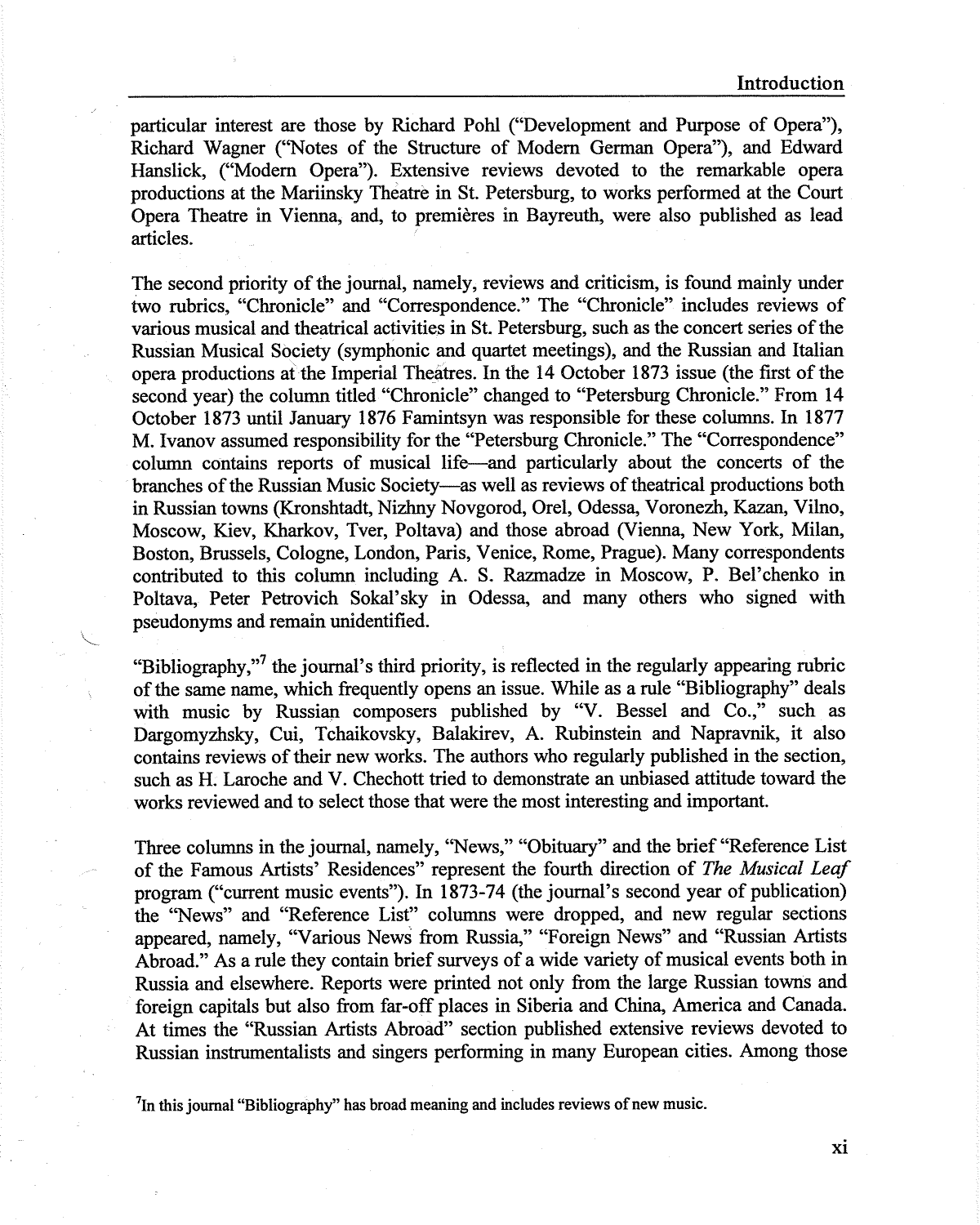treated are Anton Rubinstein, Anna Nikolayevna Esipova, Nadezhda Alexandrovna Muromtseva, Elizaveta Andreyevna Lavrovskaya, Anna Porfir' evna Belocca, Julia Fyodorovna Platonova, Alexandra Pavlovna Krutikova.

"Announcements" (the fifth priority of the journal) are approximately one to four pages in length and contain advertisements of sheet music and books on music published by "V. Bessel and Co.," and, more rarely, the other Russian musical firms (for example, Bitner's Musical Shop and Becker's Piano Factory in St. Petersburg). The advertisements of foreign music publishing houses (Reitter-Biedermann, Forberg, Breitkopf und Hartel, Aibl, Ebner, Hartmann) also appear in this section.

Considerable attention is focused throughout the journal on the St. Petersburg Conservatory, its curriculum, entrance requirements, examination schedules, personnel, as well as the yearly final exam results of graduating students, and reports supplied by Conservatory directors. Information concerning the Moscow Conservatory also appears frequently. Moreover, the *Musical Leaf* introduces its readers to music education from an international perspective, offering diverse information about conservatories and other educational institutions in Paris, Brussels, Leipzig, Berlin, and Vienna. Among the articles devoted to musical education are ''Note on Singing Teaching at School" by Nikolay Petrovich Bryansky and "Historical Method of Musical Teaching" by H. Laroche.

During the journal's six-year publication run, the prominent Russian musical critic Herman Avgustovich Laroche (1845-1904) was one of its principal collaborators.<sup>8</sup> His articles, which appear in thirty-three issues, display objectivity, the desire "to see the right side and the wrong side of each phenomenon" and to compare the "for and against quietly and thoroughly."<sup>9</sup> These qualities fulfill the stated goals of the periodical to a great degree. The numerous reviews by Laroche devoted to Tchaikovsky, A. Rubinstein, Napravnik, Cui, Azanchevsky offer brilliant examples of his high professional skills.

V. V. Bessel, the journal's editor, also contributed articles about, among other things, the music printing business, copyright and orchestral performing. Among his contributions are two important articles: "About Music and Publishing Activities in Russia"<sup>10</sup> and "The Problem of the Working Conditions of Musicians."<sup>11</sup> Apparently, Bessel often contributed to the "Chronicle" column (in 1872-73), as well as to the "Various News

 ${}^{8}$ After attending the theory music class of A. Rubinstein and N. Zaremba at the St. Petersburg Conservatory Laroche graduated in 1866. He worked as a professor in the Moscow Conservatory, and, beginning in 1872 in the St. Petersburg Conservatory. Laroche began as music critic in 1864 and subsequently collaborated with many Russian periodicals *(The Russian Herald, The Moscow Gazette, The European Herald, The Voice, The Modern Chronicle,* etc.) <sup>9</sup>

<sup>9</sup>Yury Kremlev, *Russkaya mysl' o muzyke* [The Russian conception of music], Vol. 2. (Leningrad, 1958): 307.

<sup>10</sup>V. V. Bessel, "About Music and Publishing Activities in Russia," *The Musical Leaf* 16 (1875): [211]-17; 17: [227]-35; 18: [243]-48; 19: [259]-64.

<sup>11</sup>Ibid., "The Problem of the Working Conditions of Musicians.," *The Musical Leaf* 8 (1876): [113]-24.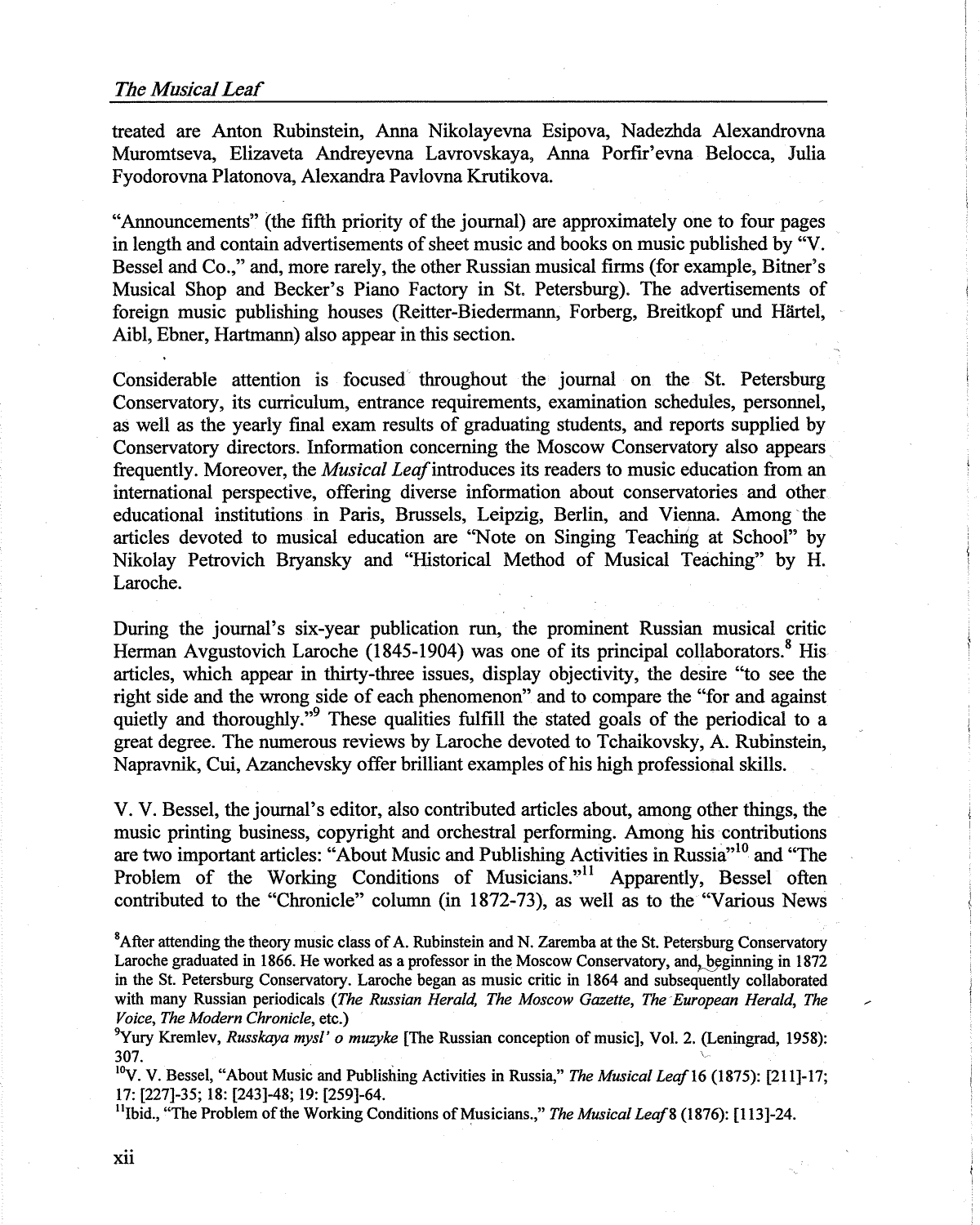from Russia," signing with the initial "B."<sup>12</sup> "These articles demonstrate an obvious interest in the New Russian School."<sup>13</sup>

Other than Laroche and Bessel, the journal's permanent collaborators were the music critic, composer, pianist and teacher Alexander Solomonovich Razmadze (1845-1896) and Viktor Antonovich Chechott<sup>14</sup> (1846-1917)---prominent representatives of progressive musical and critical ideas in the Russian provinces. They both support the New .Russian Musical School. Among Chechott's writings are reviews focusing on works by N. V. Shcherbachyov, A. S. Famintsyn, E. F. Napravnik, as well as a translation of fragments from Hanslick's *Modern Opera*.<sup>15</sup> Also of interest is his article "The Two Most" Recent Verdi Works" which treats *Aida* and the Requiem in a detailed manner. <sup>16</sup>

Music critic, theorist and composer Alexander Sergeyevich Famintsyn represents another trend of Russian musical journalism reflected in *The Musical Leaf.* He held conservative views and "protested against the 'Russian School.' "<sup>17</sup> Weekly from September 1873 to January 1876 Famintsyn wrote notes about musical activities in St. Petersburg offering detailed analysis in reviews of Russian and foreign works. Of particular interest is his historical sketch "About the Chorus in Opera" which deals with the genre from the sixteenth to the nineteenth centuries.<sup>18</sup>

Two other writers in *The Musical Leaf* were Mikhail Mikhaylovich Ivanov (1849-1927)<sup>19</sup> and Nikolay Feopemptovich Solov'yov (1846-1916). In the history of the Russian music criticism they were also known, as opponents of the New Russian School. Composer, critic, and professor at the St. Petersburg Conservatory, N. F. Solov'yov published a biographical sketch of Glinka and the article "M. Bertran's 'les nationalités musicales'."<sup>20</sup> which reflect the restrained and unbiased style of *The Musical Leaf*.<sup>21</sup>

<sup>12</sup>His contributions to the "Various News from Russia" and to the "Obituaries" sections, and his articles concerning the examinations at the St. Petersburg Conservatory are also signed with "B.", or "V. V.". <sup>13</sup>Yury Kremlev, op. cit., Vol. 2: 543.

<sup>14</sup>Musical critic, pianist and composer, V. A. Chechott received his musical education in St. Petersburg. From 1883 to 1908 he lived in Kiev where he taught music history at the Kiev Musical College. He wrote extensively for Kiev and St. Petersburg periodicals.

<sup>15</sup>Eduard Hanslick, "Modem Opera," *The Musical Lea/IO* (1877): [146]-49; 11: [161]-67; 12: [177]-82; 13: [193]-202; 14: [209]-l 1; 17: [257]-63; 18: 274-79; 19: 290-96; 20: [305]-12.

<sup>16</sup>Victor Chechott, "The Two Most Recent Verdi Works," The Musical Leaf 10 (1875): 150-56; 11: [161]-69; 12: [177]-82; 13: [193]-96.

<sup>11</sup>*The Russian Musical Gazette* 8 (1896): 917. In 1869-1871 Famintsyn published a journal entitled *The Musical Season* which published criticism of the Russian Musical School.

<sup>18</sup>Alexander Sergeyevich Famintsyn, "About the Chorus in Opera," *The Musical Lea/6* (1873): [81]-89; 7: [97]-104; 12 (1874): [177]-185; 13 [193]-203.

<sup>19</sup>Music critic and composer M. Ivanov collaborated with St. Petersburg periodicals for many years. At the beginning of his journalistic career he supported Cui and the New Russian School. In the 1880s he followed the conservative critics and consequently also became Bessel's opponent.

<sup>20</sup>N. F. Solov'yov, "M. Bertran's 'les nationalités musicales'," *The Musical Leaf* 20 (1873): [305]-08; 21: [321]-26.

<sup>21</sup>Jean Gustave Bertran, "Les nationalités musicales étudiées dans le drame lyrique," *The Musical Leaf* 23

xiii